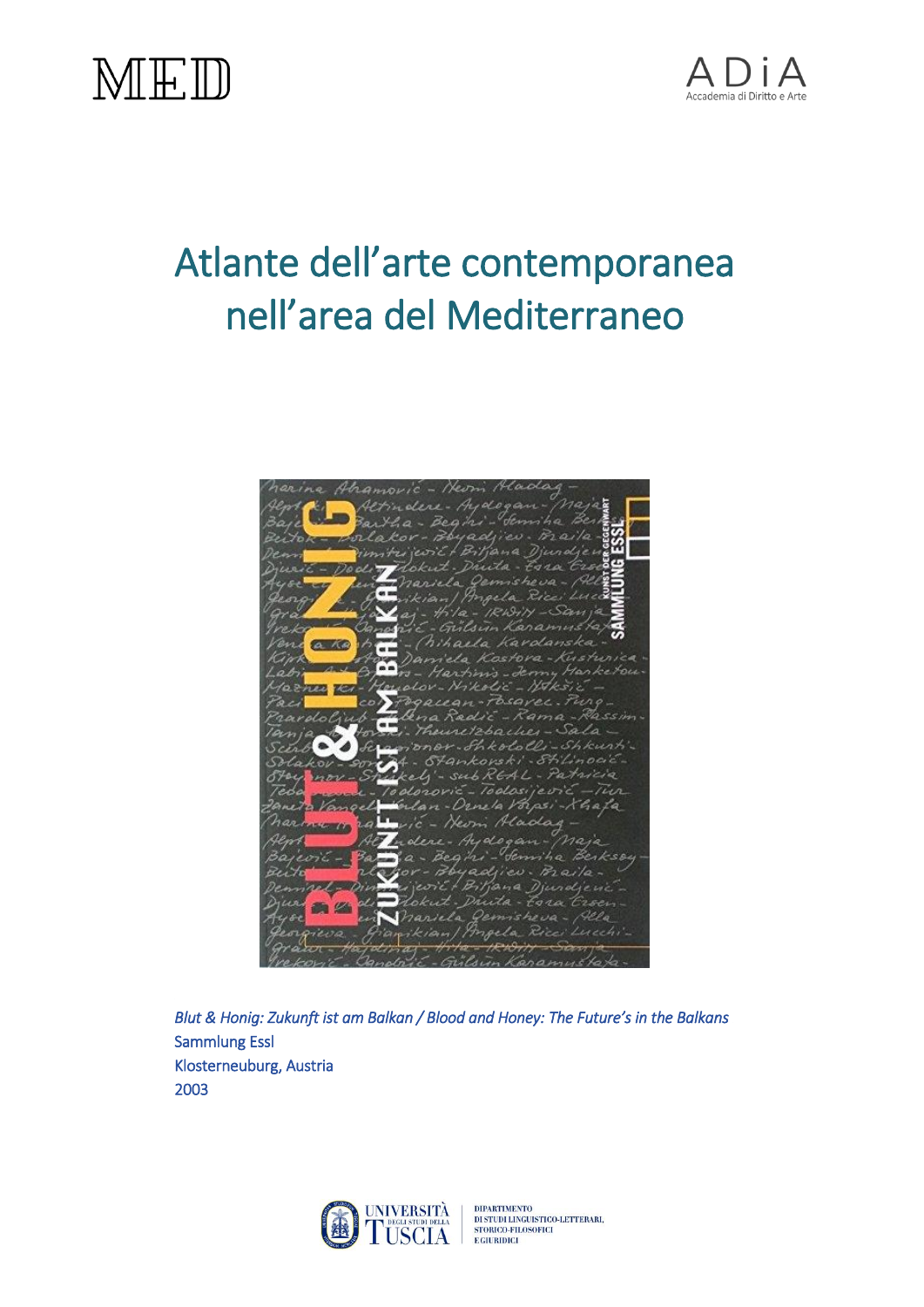



| Titolo              |           | Blut & Honig: Zukunft ist am Balkan / Blood and Honey: The Future's<br>in the Balkans                                                                                                                                                                                                                                                                                                                                                                                                                                                                                                                                                                                                                                                                                                                                                                                                                                                                                                                                                                                                                                                                                                                                                                                           |
|---------------------|-----------|---------------------------------------------------------------------------------------------------------------------------------------------------------------------------------------------------------------------------------------------------------------------------------------------------------------------------------------------------------------------------------------------------------------------------------------------------------------------------------------------------------------------------------------------------------------------------------------------------------------------------------------------------------------------------------------------------------------------------------------------------------------------------------------------------------------------------------------------------------------------------------------------------------------------------------------------------------------------------------------------------------------------------------------------------------------------------------------------------------------------------------------------------------------------------------------------------------------------------------------------------------------------------------|
| Curatore            |           | Harald Szeemann                                                                                                                                                                                                                                                                                                                                                                                                                                                                                                                                                                                                                                                                                                                                                                                                                                                                                                                                                                                                                                                                                                                                                                                                                                                                 |
| Date                |           | 16/05/2003 - 28/09/2003                                                                                                                                                                                                                                                                                                                                                                                                                                                                                                                                                                                                                                                                                                                                                                                                                                                                                                                                                                                                                                                                                                                                                                                                                                                         |
| Altri dati          | Tipologia | Mostra                                                                                                                                                                                                                                                                                                                                                                                                                                                                                                                                                                                                                                                                                                                                                                                                                                                                                                                                                                                                                                                                                                                                                                                                                                                                          |
| Luogo               | Città     | Klosterneuburg, Austria                                                                                                                                                                                                                                                                                                                                                                                                                                                                                                                                                                                                                                                                                                                                                                                                                                                                                                                                                                                                                                                                                                                                                                                                                                                         |
|                     | Sede      | Sammlung Essl                                                                                                                                                                                                                                                                                                                                                                                                                                                                                                                                                                                                                                                                                                                                                                                                                                                                                                                                                                                                                                                                                                                                                                                                                                                                   |
| Descrizione         |           | L'etimologia del termine Balkan, presente nel titolo, rimanda alle<br>sillabe turche BAL e KAN, che si traducono rispettivamente con<br>"sangue" e "miele". Una sorta di gioco di opposti (rabbia e dolcezza,<br>tragedia e armonia) quello su cui si basa la mostra di Harald<br>Szeemann, che ha l'obiettivo di far risvegliare - nella coscienza<br>occidentale – l'esistenza di un paesaggio culturale balcanico.                                                                                                                                                                                                                                                                                                                                                                                                                                                                                                                                                                                                                                                                                                                                                                                                                                                           |
| Link di riferimento |           | http://sammlung-essl.at/jart/prj3/essl/main.jart?content-                                                                                                                                                                                                                                                                                                                                                                                                                                                                                                                                                                                                                                                                                                                                                                                                                                                                                                                                                                                                                                                                                                                                                                                                                       |
|                     |           | id=1465039458880&rel=de&article_id=1367496238933&x=2&event_id=1                                                                                                                                                                                                                                                                                                                                                                                                                                                                                                                                                                                                                                                                                                                                                                                                                                                                                                                                                                                                                                                                                                                                                                                                                 |
|                     |           | 367496241149&reserve-mode=active                                                                                                                                                                                                                                                                                                                                                                                                                                                                                                                                                                                                                                                                                                                                                                                                                                                                                                                                                                                                                                                                                                                                                                                                                                                |
| Artisti             |           | Marina Abramović, Nevin Aladağ, Hüseyin Alptekin, Halil Altindere, Cem<br>Aydoğan, Maja Bajević, József Bartha, Sokol Beqiri, Semiha Berksoy, Bashir<br>Borlakov, Luchezar Boyadjiev, Pavel Brăila, Ali Demirel, Braco Dimitrijević,<br>Biljana Đurđević, Uroš Đurić, Vladimir Dodig Trokut, Veaceslav Druta, Ayşe<br>Erkmen, Esra Ersen, Mariela Gemisheva, Alla Georgieva, Dean Verzel &<br>Goran Bertok, Teodor Graur, Alban Hajdinaj, Edi Hila, IRWIN, Pravdoliub<br>Ivanov, Sanja Iveković, Đorđe Jandrić, Gülsün Karamustafa, Vénera<br>Kastrati, Mihaela Kavdanska, Željko Kipke, Lyuben Kostov, Daniela Ivanova<br>Kostova, Emir Kusturica, Labin Art Express, Jenny Marketou, Dalibor<br>Martinis, Antoni Maznevski, Ivan Moudov, Vladimir Nikolic, Damir Nikšić,<br>Adrian Paci, Goran Petercol, Cristi Pogăcean, Ivan Posavec, Franc Purg,<br>Jelena Radić, Edi Rama, Rassim, Yervant Gianikian & Angela Ricci Lucchi,<br>Ştefan Rusu, Anri Sala, Igor Scerbina, Kalin Serapionov, Erzèn Shkololli,<br>Gentian Shkurti, Nedko Solakov, son:DA, Aleksandar Stankovski, Mladen<br>Stilinović, Kamen Stoyanov, Miha Štrukelj, subREAL, Alma Suljević, Patricia<br>Teodorescu, Raša Todosijević, Nasan Tur, Zaneta Vangeli, Mark Verlan,<br>Ornela Vorpsi, Sislej Xhafa. |
| <b>Bibliografia</b> |           | M. A. Asavei, Beyond Blood and Honey: Re-Imagining the Balkans<br>through Travelling Exhibitions, in "Études Balkaniques", n. 4, 2018,<br>pp. 706-725.                                                                                                                                                                                                                                                                                                                                                                                                                                                                                                                                                                                                                                                                                                                                                                                                                                                                                                                                                                                                                                                                                                                          |
|                     |           | M. Ćirić, Constructions of the Balkan as the Other in Contemporary                                                                                                                                                                                                                                                                                                                                                                                                                                                                                                                                                                                                                                                                                                                                                                                                                                                                                                                                                                                                                                                                                                                                                                                                              |